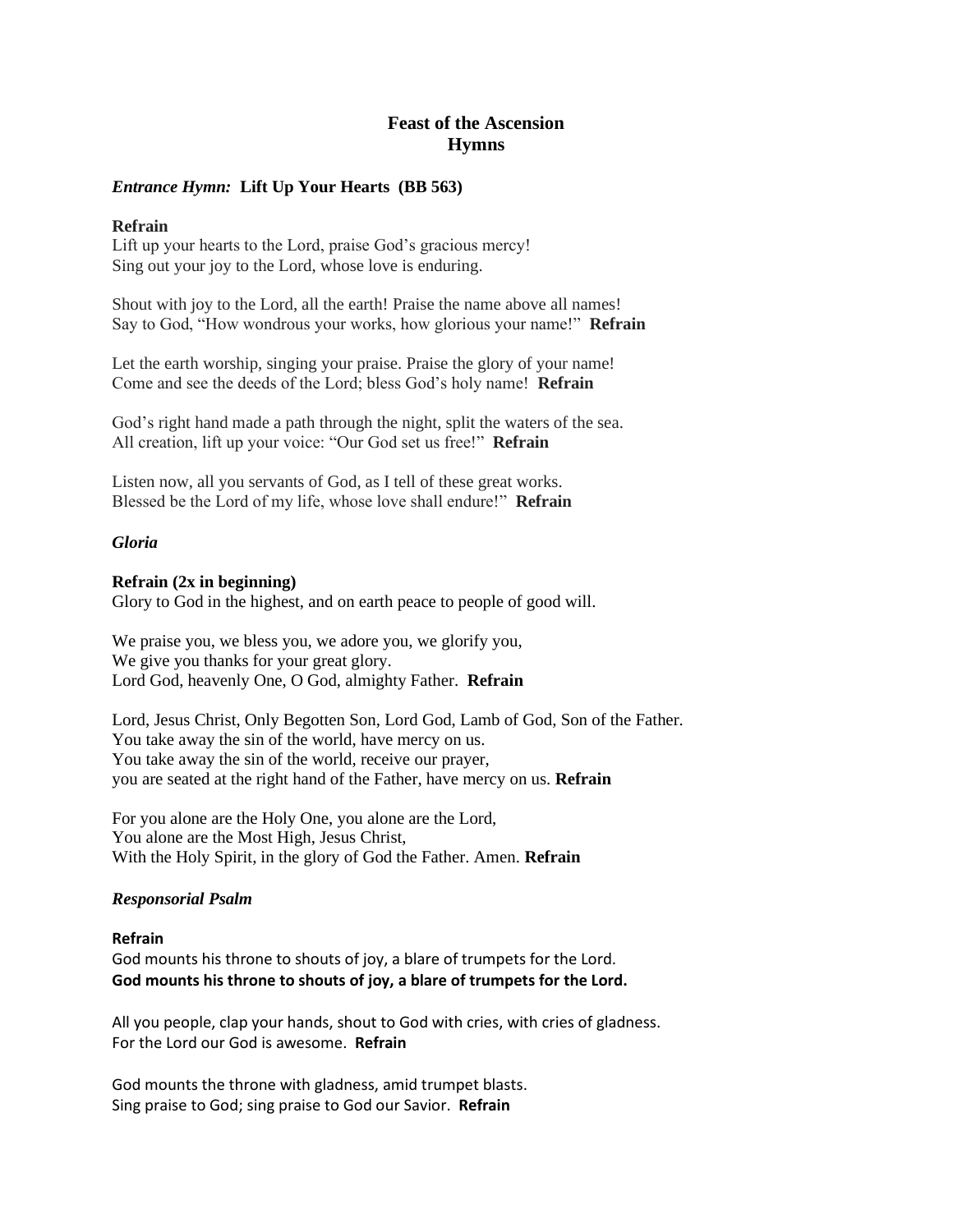To the Savior of all the earth, sing hymns of praise, sing hymns of praise. God reigns over all, over all the nations. **Refrain**

## *Alleluia* **Mass of a Joyful Heart**

Alleluia, Alleluia, Alleluia, Alleluia, Alleluia, **Alleluia, Alleluia, Alleluia, Alleluia, Alleluia,**

Let your heart rejoice in the Lord, let your word proclaim God's deeds. Let your voice sing out to the world that our God has come to save!

## **Alleluia, Alleluia, Alleluia, Alleluia, Alleluia,**

## *Profession of Faith*

I believe in one God, the Father almighty, Maker of heaven and earth, of all things visible and invisible.

I believe in one Lord, Jesus Christ, the Only Begotten Son of God, Born of the Father before all ages. God from God, Light from Light, True God from true God, Begotten, not made, consubstantial with the Father; Through him all things were made. For us all and for our salvation, he came down from heaven, (bow) And by the Holy Spirit was incarnate of the Virgin Mary and became human. For our sake he was crucified under Pontius Pilate,

He suffered death and was buried, and rose again on the third day In accordance with the Scriptures. He ascended into heaven and is seated at the right hand of the Father. He will come again in glory to judge the living and the dead, And his kingdom will have no end.

I believe in the Holy Spirit, the Lord, the giver of life, Who proceeds from the Father and the Son, Who with the Father and the Son is adored and glorified. Who has spoken through the prophets.

I believe in one, holy catholic and apostolic Church. I confess one Baptism for the forgiveness of sins And I look forward to the resurrection of the dead And the life of the world to come. Amen

#### *Preparation of the Gifts* **There Is A Longing (BB 405)**

#### **Refrain**

There is a longing in our hearts, O Lord, for you to reveal yourself to us. There is a longing in our hearts for love we only find in you, our God.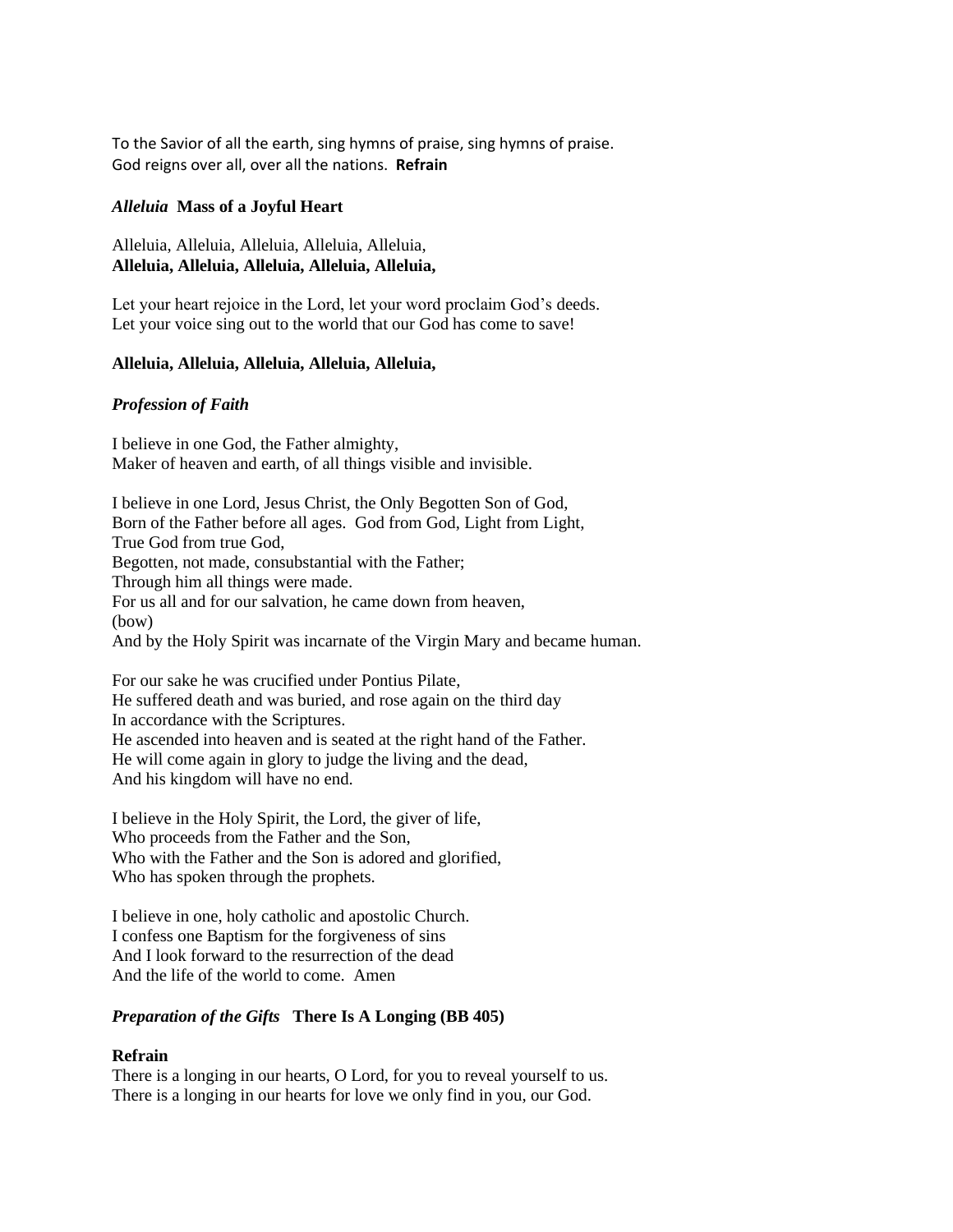For justice, for freedom, for mercy: hear our prayer. In sorrow, in grief: be near, hear our prayer, O God. **Refrain**

For wisdom, for courage, for comfort: hear our prayer. In weakness, in fear: be near, hear our prayer, O God. **Refrain**

For healing, for wholeness, for new life: hear our prayer. In sickness, in death: be near, hear our prayer, O God. **Refrain**

Lord save us, take pity, light in our darkness. We call you, we wait: be near, hear our prayer, O God. **Refrain**

## *Service Music:* **Mass of Glory (BB 901)**

## *Communion Song* **Bread for the World (BB 342)**

## **Refrain**

Bread for the world: a world of hunger. Wine for all peoples: people who thirst. May we who eat be bread for others. May we who drink pour out our love.

Lord Jesus Christ, you are the bread of life, broken to reach and heal the wounds of human pain. Where we divide your people, you are waiting there On bended knee to wash our feet with endless care. **Refrain**

Lord Jesus Christ, you are the wine of peace, poured into hearts once broken and where dryness sleeps. Where we are tired and weary, you are waiting there To be the way which beckons us beyond despair. **Refrain**

Lord Jesus Christ, you call us to your feast, at which the rich and powerful have become the least. Where we survive on others in your human greed, You walk among us begging for your every need. **Refrain**

#### *Communion Meditation Song* **Shine, Jesus, Shine (SS 202)**

## **Refrain**

Shine, Jesus, shine; fill this land with the Father's glory Blaze, Spirit, blaze; set our hearts on fire. Flow, river, flow; flood the nations with grace and mercy. Send forth your Word, Lord and let there be light.

Lord, the light of your love is shining, in the midst of the darkness, shining. Jesus Light of the world, shine upon us. Set us free by the truth you now bring us. Shine on me, shine on me. **Refrain**

Lord, I come to your awesome presence, from the shadows in to your radiance. By the blood I may enter your brightness. Search me, try me, consume all my darkness. Shine on me. Shine on me. **Refrain**